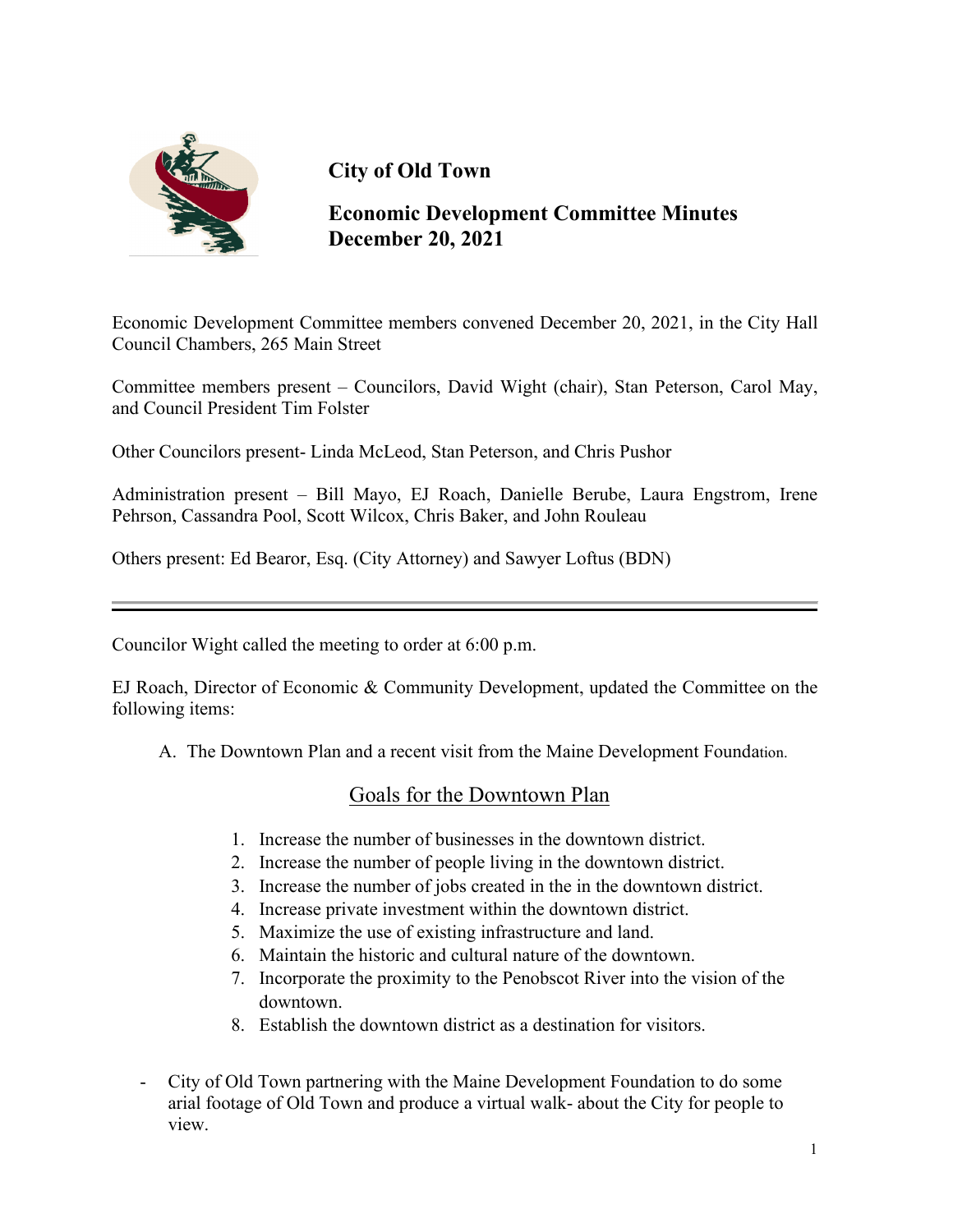

# **City of Old Town**

**Financial Services Committee Minutes December 20, 2021**

Finance Committee members convened December 20, 2021, in the Old Town City Hall Council Chambers, 265 Main Street

Committee members present – Councilors Stan Peterson (chair), Linda Mcleod, Chris Pushor and Council President Tim Folster

Other Councilors present- David Wight, Stan Peterson, and Mike May

Administration present – Bill Mayo, EJ Roach, Danielle Berube, Laura Engstrom, Irene Pehrson, Cassandra Pool, Chris Baker, Scott Wilcox and John Rouleau

Others present- Sawyer Loftus (BDN) and Ed Bearor, Esq. (City Attorney)

Councilor Peterson called the meeting to order at 6:20 p.m.

- 1. Danielle Berube, Finance Director, updated the Committee on the following items:
- November 2021 financials.
- City of Old Town Proposed Projects & Reserves Fiscal Year 2021-2022
- Paving and Sidewalk Bond Summary
- IT contract renewal

Motion made by Councilor Mcleod, seconded by Councilor Pushor to bring to the next full Council meeting a vote to transfer the fund balance to the reserve funds. *Approved all in favor, 4-0 (motion passed)*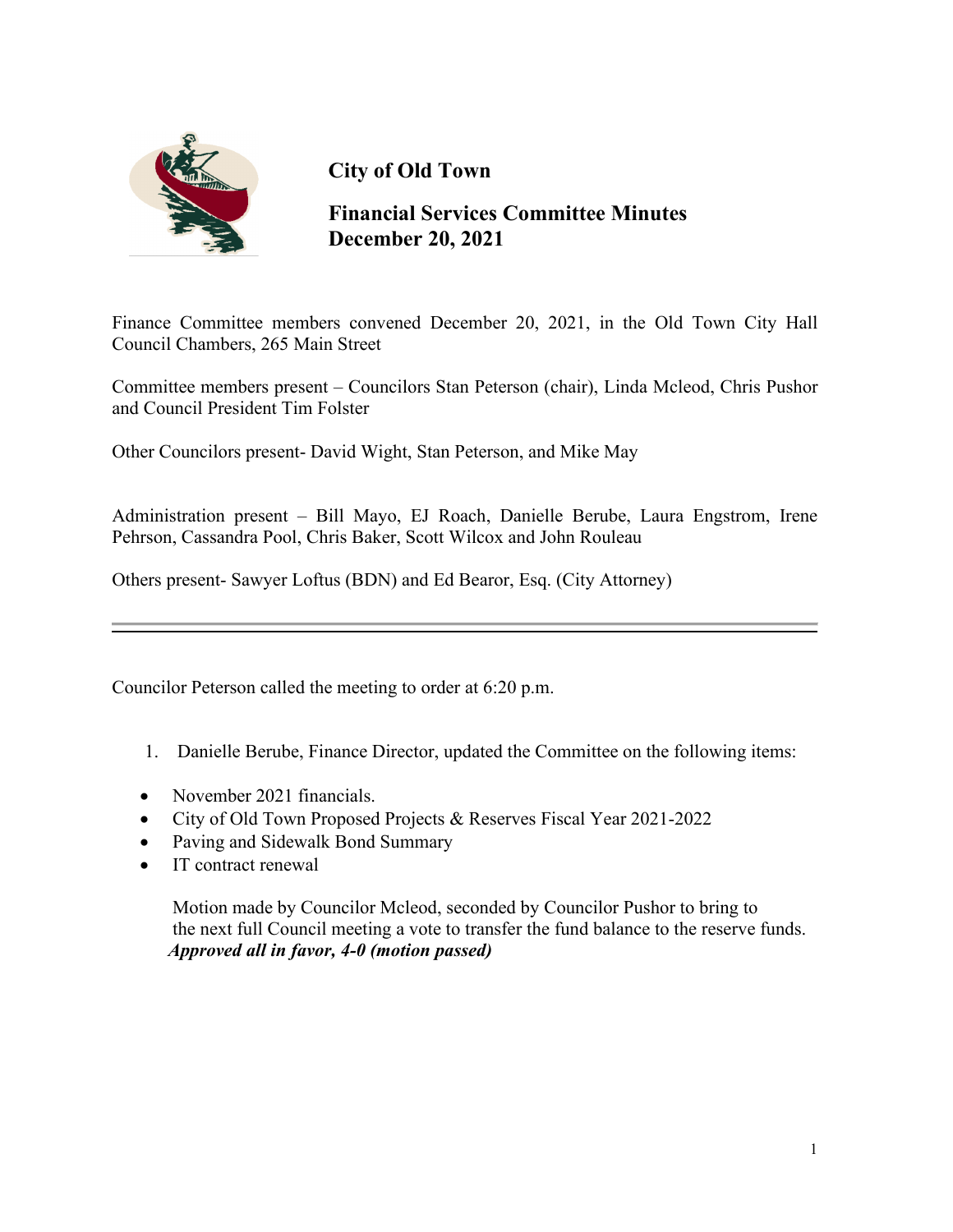

# **City of Old Town**

## **Special Council Meeting Minutes December 20, 2021**

Council convened December 20, 2021, in the City Hall Council Chambers, 265 Main Street

Councilor's present – President Tim Folster, Chris Pushor, David Wight, Carol May, Mike May, Linda McLeod, and Stan Peterson

Administration present – Bill Mayo, EJ Roach, Danielle Berube, Laura Engstrom, Irene Pehrson, Scott Wilcox, Chris Baker and Cassandra Pool

Others present – Sawyer Loftus (BDN), Ed Bearor, Esq. (City Attorney)

Council President Tim Folster called the meeting to order at 7:00 p.m.

#### **Approval of the Minutes**

 Resolved, the Old Town City Council hereby approves as presented: December 06, 2021, Regular Council meeting minutes.

 Motion made by Councilor Peterson, seconded by Councilor Carol May. *Approved all in Favor,* **7-0 (motion passed)**

#### **Petitions, Communications, and Citizens' Requests**

#### **Reports**

- A. Council President
- B. Standing Committees Administrative Services, Economic Development, Finance Services and Public Services.
- C. City Councilors
- D. City Attorney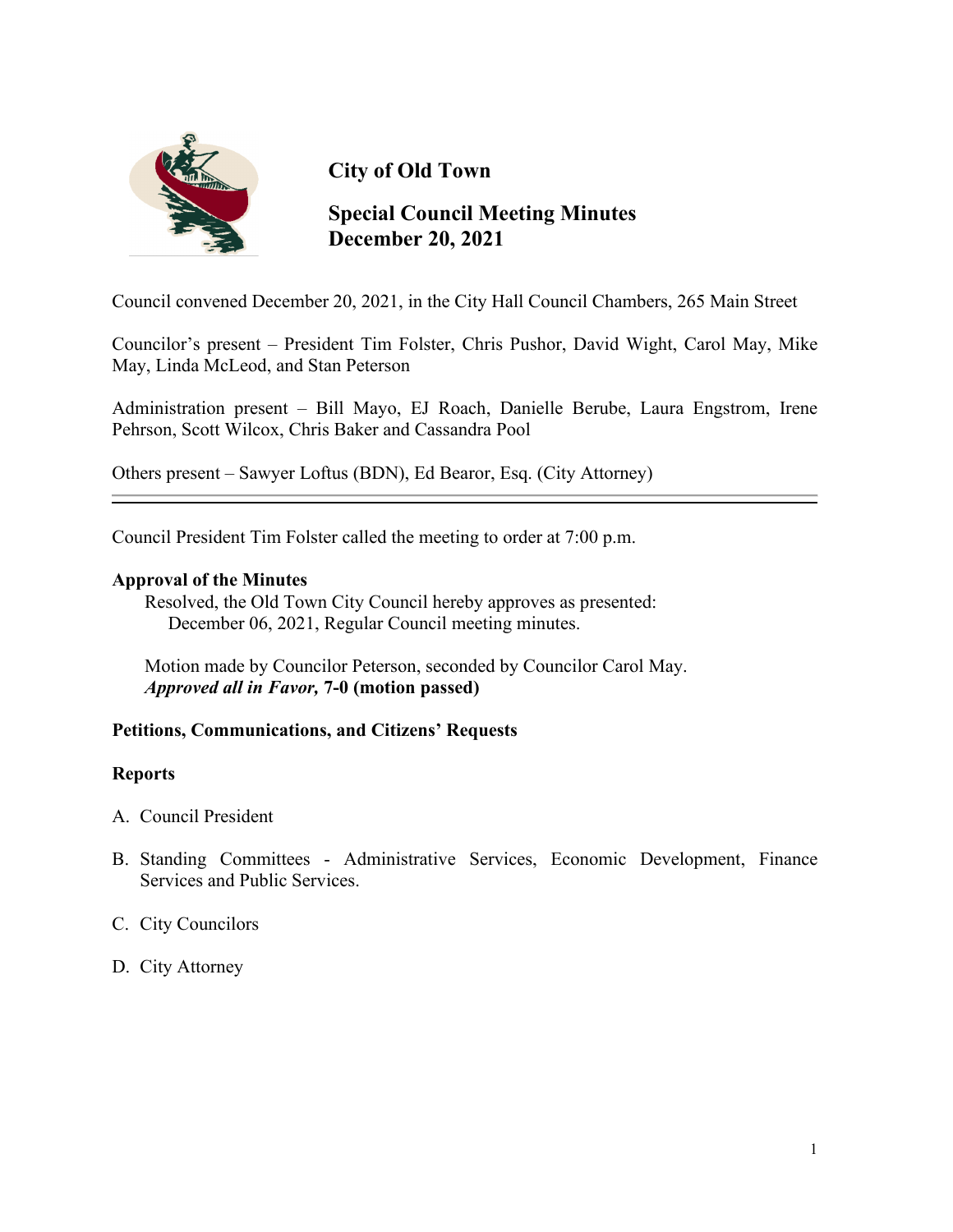#### E. City Manager

Bill Mayo, City Manager updated the council on the following items:

- Penobscot Community Commissioners presented the Old Town Rotary with the Spirit of America award.
- Live Christmas trees can be discarded from December 26 January 14 in the vacant lot beside the Fire Station.
- Community Pool report from Sampson Weston will be given to the City Council soon.

#### **Consent Agenda, Items 1-2**

- **1.** Resolved, the Old Town City Council hereby approves renewing the annual Animal Control Agreement with Penobscot County for 2022 at the cost stated in the Agreement for Animal Control Services in the City.
- **2.** Resolved, the Old Town City Council hereby reappoints/appoints the following:

| Sewer Advisory Board (2 yr. term)              | <b>Term Expires</b> |
|------------------------------------------------|---------------------|
| Timothy Letourneau - Reappoint                 | 12/31/2023          |
|                                                |                     |
| <b>Board of Assessment Review (2 yr. term)</b> |                     |
| Dale Dubay - Reappoint                         | 12/31/2023          |
| Jeff Street - Reappoint                        | 12/31/2023          |
|                                                |                     |
| Plumbing Inspector $(2 \text{ yr. term})$      |                     |
| David Russell - Reappoint                      | 12/31/2023          |
| Pat Estes, alternate - Reappoint               | 12/31/2023          |
|                                                |                     |
| Airport Advisory Board (2 yr. term)            |                     |
| Christopher Blackie - Reappoint                | 12/31/2023          |
| Dan Coffey - Appoint                           | 12/31/2023          |
|                                                |                     |
| Old Town Development, LLC. (3yr. term)         | 12/31/2024          |
| John Birmingham - Reappoint                    |                     |
| Stuart Harvey - Reappoint                      | 12/31/2024          |
| Lisa Gallant - Reappoint                       | 12/31/2024          |
| EJ Roach - Reappoint                           | 12/31/2024          |
| Jason Clay - Reappoint                         | 12/31/2024          |
|                                                |                     |

 Motion made by Councilor Wight, seconded by Councilor Carol May. *Approved all in Favor, 7-0 (motion passed)*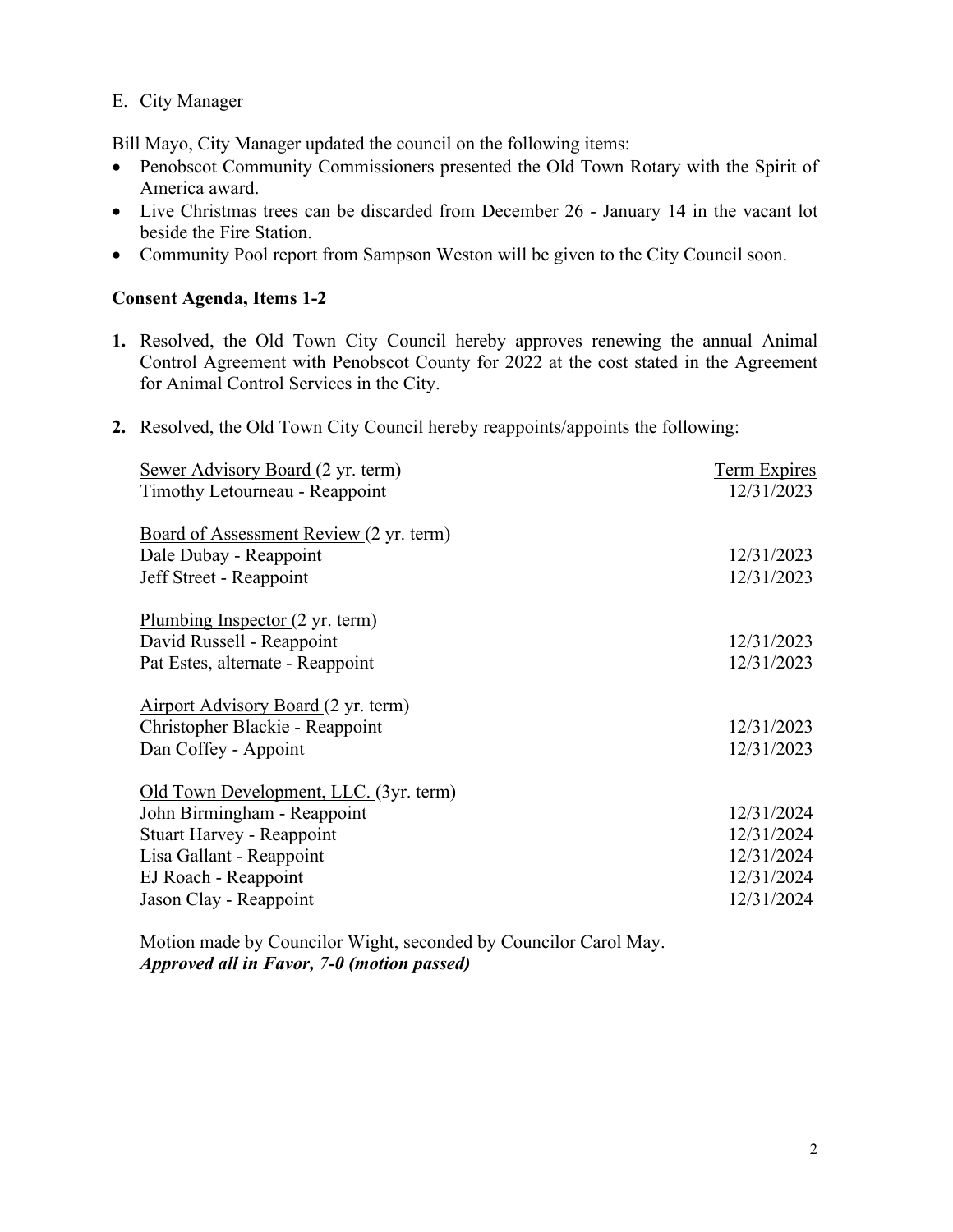#### **Public Hearings and Second Reading of Ordinances:**

#### **Old Business: Item 1**

**1.** Resolved, the Old Town City Council hereby adopts the Old Town City Council's Rules of Order and Procedure as an "old" version of the rules were presented at the Organizational meeting not reflecting the changed timeline for delivering items for the agenda to the City Manager and Council President. The approved motion on 12/21/2020, changed the timeline from 10:00 am the Tuesday prior to the council meeting to 3:00 pm on Thursday.

 Motion made by Councilor Mike May, seconded by Council President Folster. *Approved all in favor, 7-0 (motion passed)*

#### **New Business: Items 1-3**

**1.** Resolved, the Old Town City Council hereby accepts criminal forfeiture monies in the amount of \$19,254.00, 1 (one) Taurus Pistol Serial # ABE546578 and 1 (one) Hi-Point Pistol Serial # 8113829 in the case of the State of Maine v. Danielle McBreairty. Unified Docket No. CR20-2556 as the Old Town Police Department made a substantial contribution to this investigation.

Question was asked from Council to Chief Wilcox about what happens to the seized guns? He explained the firearms were destroyed by a company called Gun Buster that the police use, for this purpose.

 Motion made by Councilor Peterson, seconded by Councilor Wight.  *Approved all in Favor, 7-0 (motion passed)*

**2.** Resolved, the Old Town City Council hereby approves going into Executive Session pursuant to Title, I MRSA Section 405,  $\S$  (6) (C) for the purpose of discussing an economic development item.

 Motion made by Councilor Carol May, to go into Executive Session at 7:07, seconded by Councilor McLeod. *Approved all in Favor, 7-0 (motion passed)*

 Motion made by Councilor Peterson, to come out of Executive Session at 7:22 pm seconded by Councilor McLeod. *Approved all in Favor, 7-0 (motion passed)*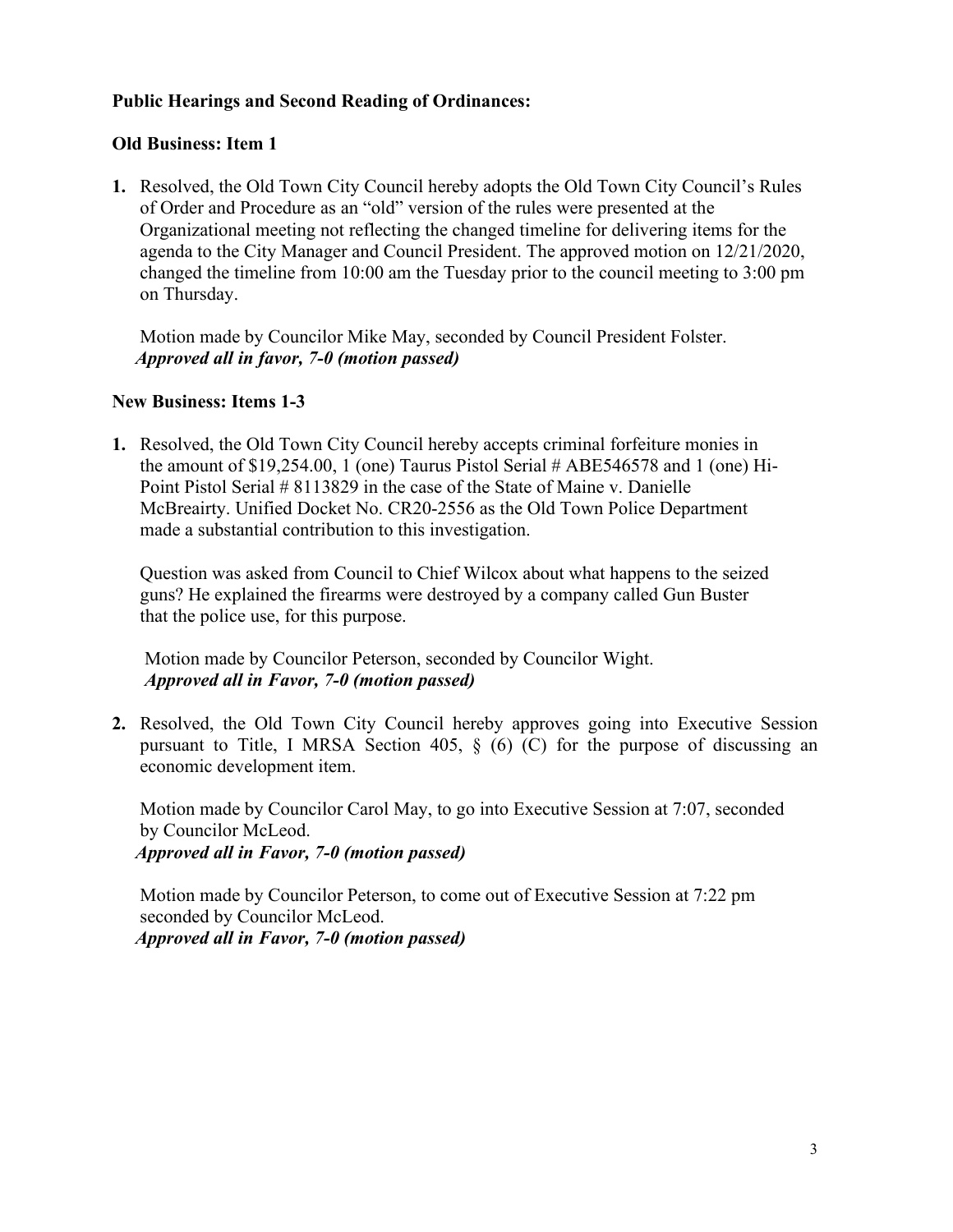**3.** Resolved, the Old Town City Council hereby approves going into Executive Session pursuant to MRSA Title 405, Section (6)(A) for the purpose of discussing a Personnel matter.

 Motion made by Councilor McLeod, to go into Executive Session at 7:23 p.m., seconded by Councilor Mike May. *Approved all in Favor, 7-0 (motion passed)*

 Motion made by Councilor Peterson, to come out of Executive Session at 8:00 p.m. seconded by Council President Folster. *Approved all in Favor, 7-0 (motion passed)*

### **Adjournment**

Motion made by Councilor Peterson to adjourn at 8:00 p.m., seconded by Councilor Wight. *Approved all in favor, 7-0 (motion passed)*

Respectfully submitted,

Laura Engstrom City Clerk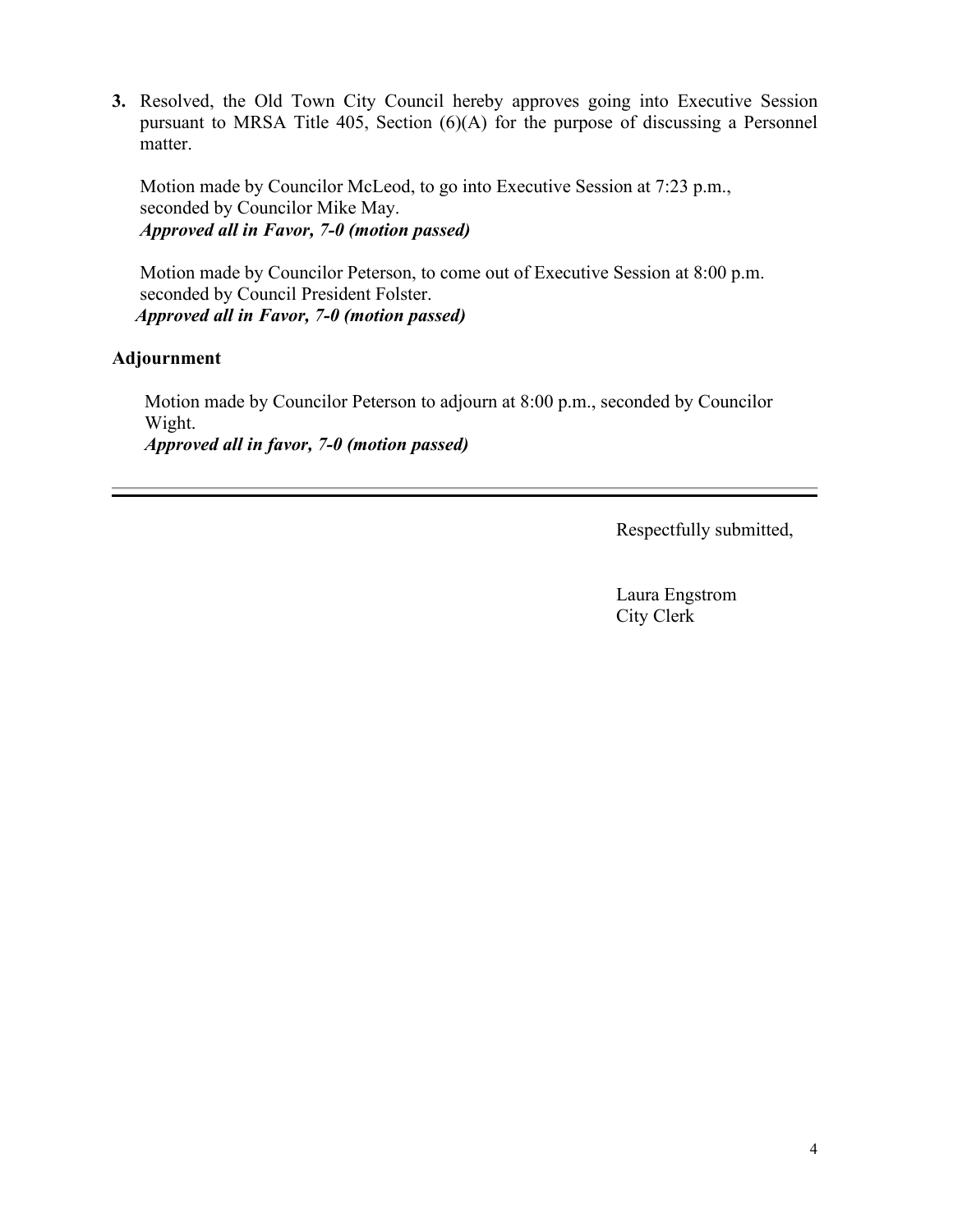- 2. John Rouleau, Public Works Director, presented proposals to the Finance Committee on estimates for drainage design for St. Joseph and Lawndale cemeteries. John Rouleau recommended we go with Aviest. We have done engineering work with this firm before as they do the engineering at the airport.
	- Oliver Associates proposal \$14,600, includes soil testing
	- Aviest proposal \$9,435

 Motion made by Councilor Mike May, seconded by Council President Folster to bring the Drainage Design proposal with Aviest for \$9,435.00 to the next full council meeting for a vote and approval. *Approved in favor, 3-1, Councilor McLeod, opposed (motion passed)*

 John Rouleau also briefed the Committee that DOT had contacted him that they may be doing a skim coat of paving along sections of Stillwater Ave. summer of 2022.

#### **Adjournment**

 Motion made by Councilor McLeod, seconded by Councilor Pushor, moved to adjourn at 7:00 p.m. *Approved, all-in favor, 4-0 (motion passed)*

Respectfully submitted,

Laura Engstrom City Clerk